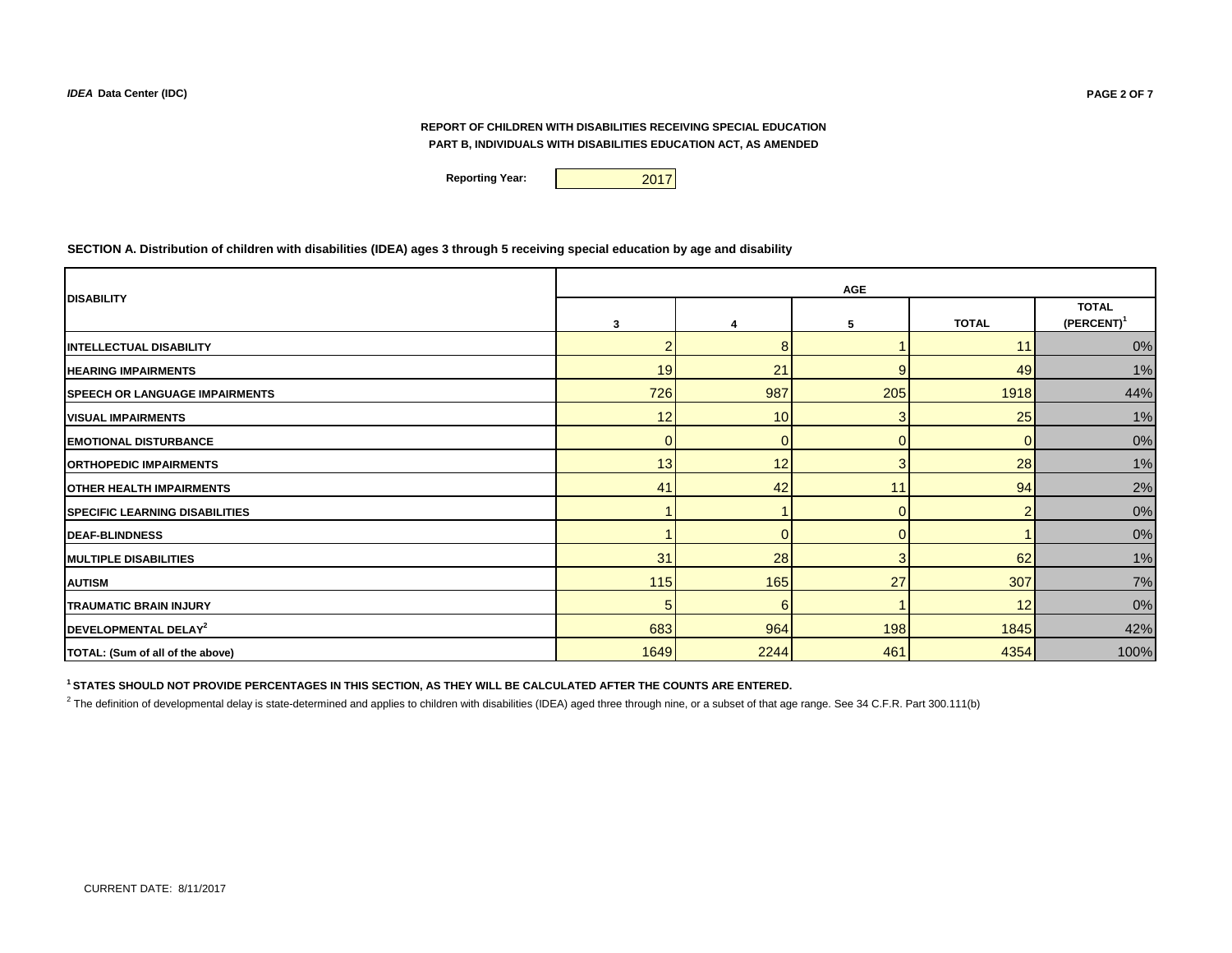**Reporting Year: 2017**

## **SECTION B. Distribution of Children with Disabilities (IDEA) ages 3 through 5 receiving special education by discrete Race/Ethnicity and disability**

|                                        | <b>RACE/ETHNICITY</b>             |                                                             |                 |                                                      |                                                                      |              |                                    |                |  |  |  |
|----------------------------------------|-----------------------------------|-------------------------------------------------------------|-----------------|------------------------------------------------------|----------------------------------------------------------------------|--------------|------------------------------------|----------------|--|--|--|
| <b>DISABILITY</b>                      | <b>HISPANIC/</b><br><b>LATINO</b> | <b>AMERICAN</b><br><b>INDIAN OR</b><br><b>ALASKA NATIVE</b> | <b>ASIAN</b>    | <b>BLACK OR</b><br><b>AFRICAN</b><br><b>AMERICAN</b> | <b>NATIVE HAWAIIAN</b><br><b>OR OTHER</b><br><b>PACIFIC ISLANDER</b> | <b>WHITE</b> | <b>TWO OR</b><br><b>MORE RACES</b> | <b>TOTAL</b>   |  |  |  |
| <b>INTELLECTUAL DISABILITY</b>         |                                   |                                                             |                 |                                                      |                                                                      |              |                                    | 11             |  |  |  |
| <b>HEARING IMPAIRMENTS</b>             | 24                                | 10                                                          |                 |                                                      | $\Omega$                                                             | 14           |                                    | 49             |  |  |  |
| <b>ISPEECH OR LANGUAGE IMPAIRMENTS</b> | 1165                              | 128                                                         | 13              | 25                                                   |                                                                      | 563          | 20                                 | 1918           |  |  |  |
| <b>VISUAL IMPAIRMENTS</b>              | 13                                | $\Omega$                                                    |                 | $\Omega$                                             | $\overline{0}$                                                       | 11           | U                                  | 25             |  |  |  |
| <b>EMOTIONAL DISTURBANCE</b>           | $\overline{0}$                    |                                                             |                 |                                                      | $\Omega$                                                             |              | $\Omega$                           | $\overline{0}$ |  |  |  |
| <b>ORTHOPEDIC IMPAIRMENTS</b>          | 17                                |                                                             |                 |                                                      | $\Omega$                                                             | 11           |                                    | 28             |  |  |  |
| <b>OTHER HEALTH IMPAIRMENTS</b>        | 52                                | 14                                                          |                 |                                                      | 0                                                                    | 26           |                                    | 94             |  |  |  |
| <b>SPECIFIC LEARNING DISABILITIES</b>  | $\Omega$                          |                                                             |                 |                                                      | $\Omega$                                                             | O            |                                    | 2 <sup>1</sup> |  |  |  |
| <b>DEAF-BLINDNESS</b>                  |                                   |                                                             |                 |                                                      | $\Omega$                                                             |              |                                    |                |  |  |  |
| <b>MULTIPLE DISABILITIES</b>           | 37                                | 6                                                           |                 |                                                      | $\Omega$                                                             | 16           |                                    | 62             |  |  |  |
| <b>AUTISM</b>                          | 163                               | 10                                                          |                 |                                                      | $\Omega$                                                             | 108          | 14                                 | 307            |  |  |  |
| <b>TRAUMATIC BRAIN INJURY</b>          |                                   |                                                             |                 | O                                                    | $\Omega$                                                             |              |                                    | 12             |  |  |  |
| DEVELOPMENTAL DELAY <sup>1</sup>       | 1029                              | 241                                                         | 9               | 29                                                   | 3                                                                    | 505          | 29                                 | 1845           |  |  |  |
| TOTAL: (Sum of all of the above)       | 2512                              | 416                                                         | 30 <sup>l</sup> | 63                                                   | 7                                                                    | 1259         | 67                                 | 4354           |  |  |  |
| TOTAL (PERCENT) <sup>2</sup>           | 58%                               | 10%                                                         | 1%              | 1%                                                   | 0%                                                                   | 29%          | 2%                                 | 100%           |  |  |  |

<sup>1</sup> The definition of developmental delay is state-determined and applies to children with disabilities (IDEA) aged three through nine, or a subset of that age range. See 34 C.F.R. Part 300.111(b)

**2 STATES SHOULD NOT PROVIDE PERCENTAGES IN THIS SECTION, AS THEY WILL BE CALCULATED AFTER THE COUNTS ARE ENTERED.**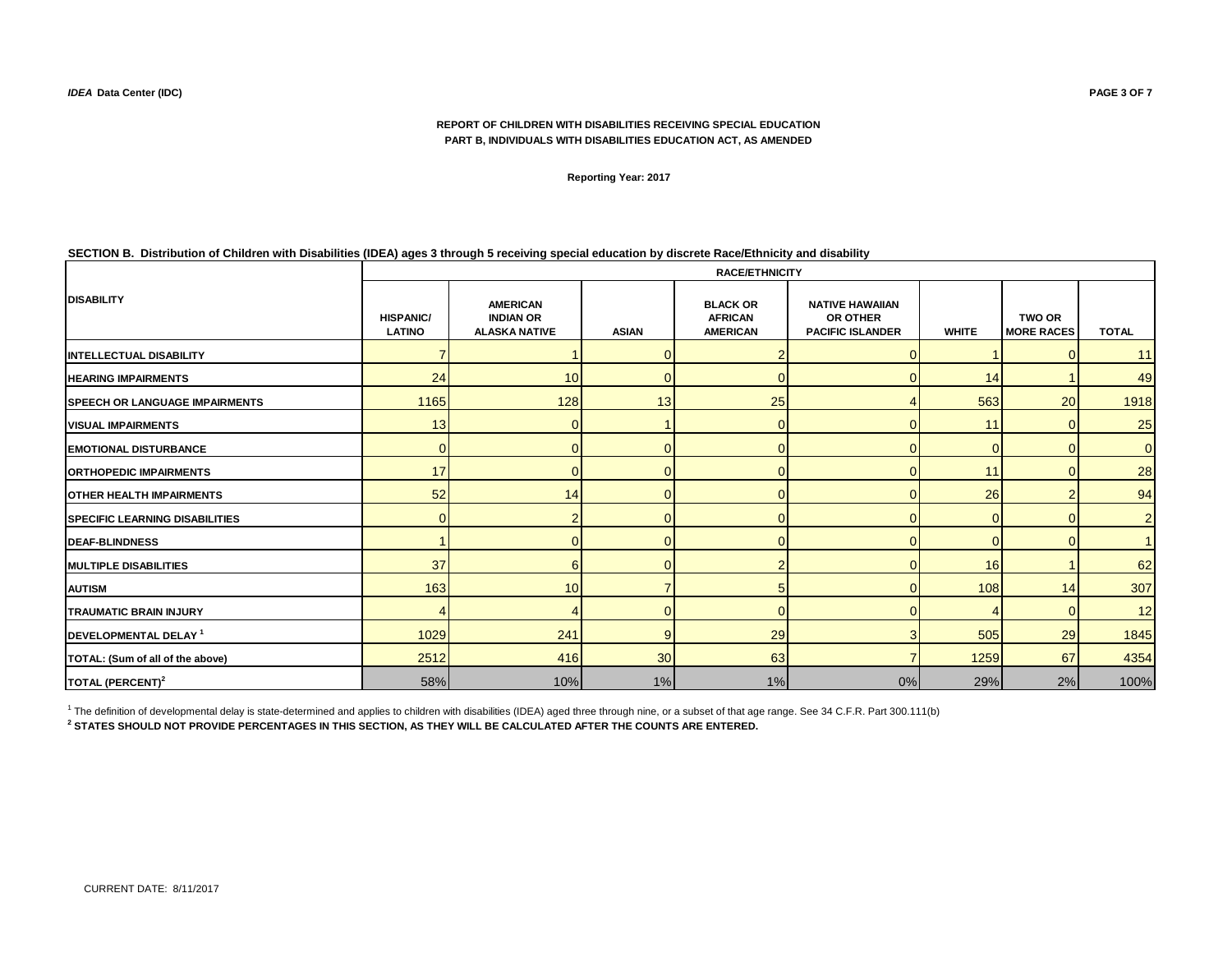**Reporting Year: 2017**

|                                       | <b>AGE</b> |                |             |      |             |      |  |  |
|---------------------------------------|------------|----------------|-------------|------|-------------|------|--|--|
| <b>IDISABILITY</b>                    | 6          | 7              | 8           | 9    | 10          | 11   |  |  |
| <b>INTELLECTUAL DISABILITY</b>        | 41         | 46             | 68          | 140  | 163         | 206  |  |  |
| <b>HEARING IMPAIRMENTS</b>            | 41         | 41             | 40          | 39   | 44          | 36   |  |  |
| <b>SPEECH OR LANGUAGE IMPAIRMENTS</b> | 2404       | 1270           | 1008        | 789  | 545         | 394  |  |  |
| <b>VISUAL IMPAIRMENTS</b>             | 19         | 22             | 10          | 17   | 18          | 16   |  |  |
| <b>EMOTIONAL DISTURBANCE</b>          | 9          | 35             | 84          | 117  | 168         | 164  |  |  |
| <b>ORTHOPEDIC IMPAIRMENTS</b>         | 31         | 16             | 22          | 20   | 18          | 19   |  |  |
| <b>OTHER HEALTH IMPAIRMENTS</b>       | 146        | 173            | 291         | 378  | 420         | 443  |  |  |
| <b>SPECIFIC LEARNING DISABILITIES</b> | 67         | 473            | 1212        | 1977 | 2491        | 2656 |  |  |
| <b>IDEAF-BLINDNESS</b>                | 0          | $\overline{0}$ | $\mathbf 0$ | 2    | $\mathbf 0$ |      |  |  |
| <b>MULTIPLE DISABILITIES</b>          | 53         | 53             | 48          | 62   | 60          | 62   |  |  |
| <b>AUTISM</b>                         | 388        | 197            | 239         | 194  | 206         | 222  |  |  |
| <b>TRAUMATIC BRAIN INJURY</b>         | 12         | 12             | 13          | 10   | 12          | 11   |  |  |
| DEVELOPMENTAL DELAY <sup>1</sup>      | 1592       | 739            | 531         | 230  |             |      |  |  |
| TOTAL: (Sum of all the above)         | 4803       | 3077           | 3566        | 3975 | 4145        | 4230 |  |  |

**SECTION C. Distribution of children with disabilities (IDEA) ages 6 through 21 receiving special education by age and disability** 

<sup>1</sup> The definition of developmental delay is state-determined and applies to children with disabilities (IDEA) aged three through nine, or a subset of that age range. See 34 C.F.R. Part 300.111(b).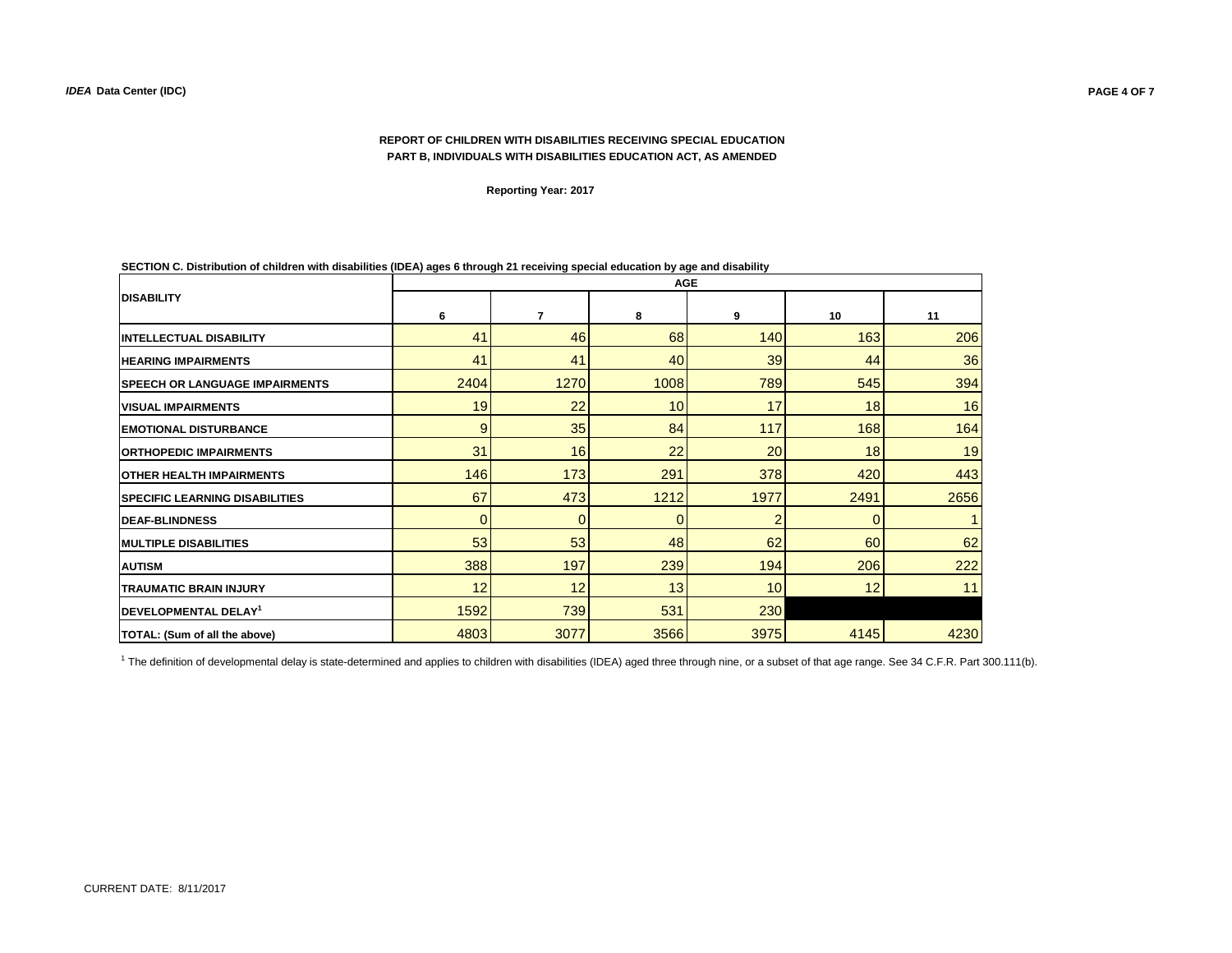**Reporting Year: 2017**

|  | <b>SECTION C (CONTINUED)</b> |
|--|------------------------------|
|--|------------------------------|

|                                       | <b>AGE</b> |      |             |      |          |      |  |  |  |
|---------------------------------------|------------|------|-------------|------|----------|------|--|--|--|
| <b>IDISABILITY</b>                    | 12         | 13   | 14          | 15   | 16       | 17   |  |  |  |
| <b>IINTELLECTUAL DISABILITY</b>       | 187        | 191  | 204         | 191  | 201      | 167  |  |  |  |
| <b>HEARING IMPAIRMENTS</b>            | 38         | 43   | 37          | 43   | 41       | 35   |  |  |  |
| <b>SPEECH OR LANGUAGE IMPAIRMENTS</b> | 288        | 184  | 169         | 112  | 103      | 68   |  |  |  |
| <b>VISUAL IMPAIRMENTS</b>             | 12         | 12   | 7           | 13   | 12       | 17   |  |  |  |
| <b>EMOTIONAL DISTURBANCE</b>          | 173        | 180  | 212         | 215  | 221      | 186  |  |  |  |
| <b>IORTHOPEDIC IMPAIRMENTS</b>        | 9          | 15   | 18          | 10   | 15       | 16   |  |  |  |
| <b>OTHER HEALTH IMPAIRMENTS</b>       | 488        | 469  | 441         | 392  | 361      | 283  |  |  |  |
| <b>SPECIFIC LEARNING DISABILITIES</b> | 2656       | 2476 | 2377        | 2210 | 2035     | 1759 |  |  |  |
| <b>IDEAF-BLINDNESS</b>                | 0          | 3    | 3           | 0    | $\Omega$ |      |  |  |  |
| <b>IMULTIPLE DISABILITIES</b>         | 54         | 56   | 57          | 59   | 54       | 47   |  |  |  |
| <b>AUTISM</b>                         | 221        | 210  | 209         | 192  | 163      | 139  |  |  |  |
| <b>TRAUMATIC BRAIN INJURY</b>         | 19         | 17   | 18          | 25   | 20       | 10   |  |  |  |
| <b>IDEVELOPMENTAL DELAY</b>           |            |      |             |      |          |      |  |  |  |
| <b>TOTAL: (Sum of all the above)</b>  | 4145       | 3856 | <b>3752</b> | 3462 | 3226     | 2728 |  |  |  |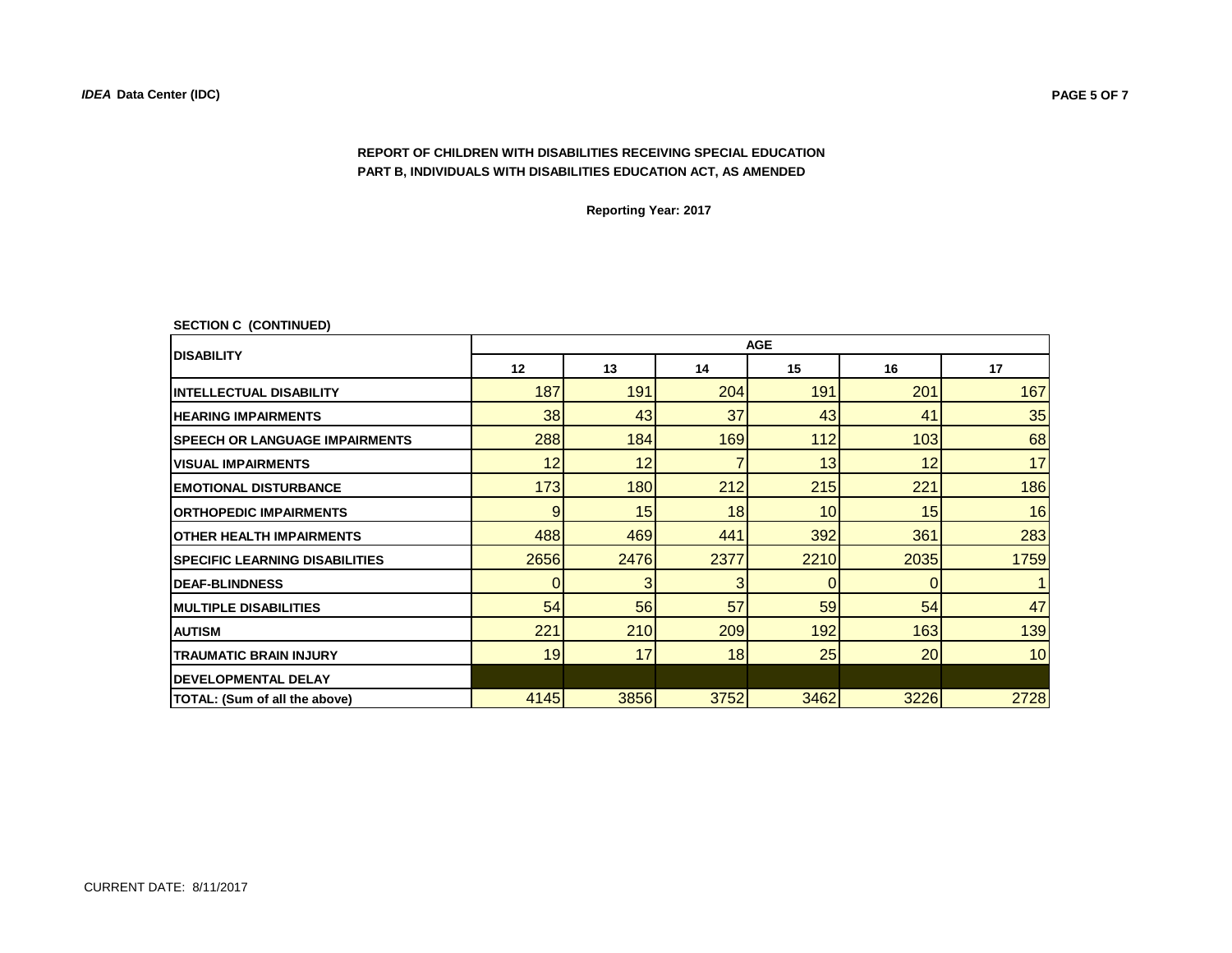**Reporting Year: 2017**

|  | <b>SECTION C (COUNTINUED)</b> |
|--|-------------------------------|
|--|-------------------------------|

|                                       | <b>AGE</b> |                          |                |                |              |                               |  |  |  |
|---------------------------------------|------------|--------------------------|----------------|----------------|--------------|-------------------------------|--|--|--|
| <b>DISABILITY</b>                     | 18         | 19                       | 20             | 21             | <b>TOTAL</b> | <b>TOTAL</b><br>$(PERCENT)^1$ |  |  |  |
| <b>INTELLECTUAL DISABILITY</b>        | 135        | 71                       | 62             | 33             | 2106         | 4%                            |  |  |  |
| <b>HEARING IMPAIRMENTS</b>            | 22         | 5                        |                |                | 510          | 1%                            |  |  |  |
| <b>SPEECH OR LANGUAGE IMPAIRMENT</b>  | 35         |                          | ◠              | ◠              | 7377         | 16%                           |  |  |  |
| <b>VISUAL IMPAIRMENT</b>              | 5          | n                        |                |                | 184          | 0%                            |  |  |  |
| <b>EMOTIONAL DISTURBANCE</b>          | 89         | 33                       | 6              | 5              | 1897         | 4%                            |  |  |  |
| <b>ORTHOPEDIC IMPAIRMENTS</b>         |            | 0                        |                | $\mathfrak{p}$ | 213          | $0\%$                         |  |  |  |
| <b>OTHER HEALTH IMPAIRMENTS</b>       | 130        | 28                       | 11             | 10             | 4464         | $9\%$                         |  |  |  |
| <b>SPECIFIC LEARNING DISABILITIES</b> | 818        | 147                      | 45             | 21             | 23420        | 50%                           |  |  |  |
| <b>DEAF-BLINDNESS</b>                 |            | 0                        |                | 0              | 11           | $0\%$                         |  |  |  |
| <b>MULTIPLE DISABILITIES</b>          | 36         | 31                       | 32             | 24             | 788          | 2%                            |  |  |  |
| <b>AUTISM</b>                         | 92         | 43                       | 28             | 21             | 2764         | 6%                            |  |  |  |
| <b>TRAUMATIC BRAIN INJURY</b>         | 15         | $\overline{\phantom{a}}$ | $\overline{2}$ | $\overline{0}$ | 203          | 0%                            |  |  |  |
| DEVELOPMENTAL DELAY <sup>2</sup>      |            |                          |                |                | 3092         | 7%                            |  |  |  |
| TOTAL (Sum of all the above)          | 1378       | 371                      | 194            | 121            | 47029        | 100%                          |  |  |  |

**1 STATES SHOULD NOT PROVIDE PERCENTAGES IN THIS SECTION, AS THEY WILL BE CALCULATED AFTER THE COUNTS ARE ENTERED.**

 $^2$  The definition of developmental delay is state-determined and applies to children with disabilities (IDEA) aged three through nine, or a subset of that age range. See 34 C.F.R. Part 300.111(b).